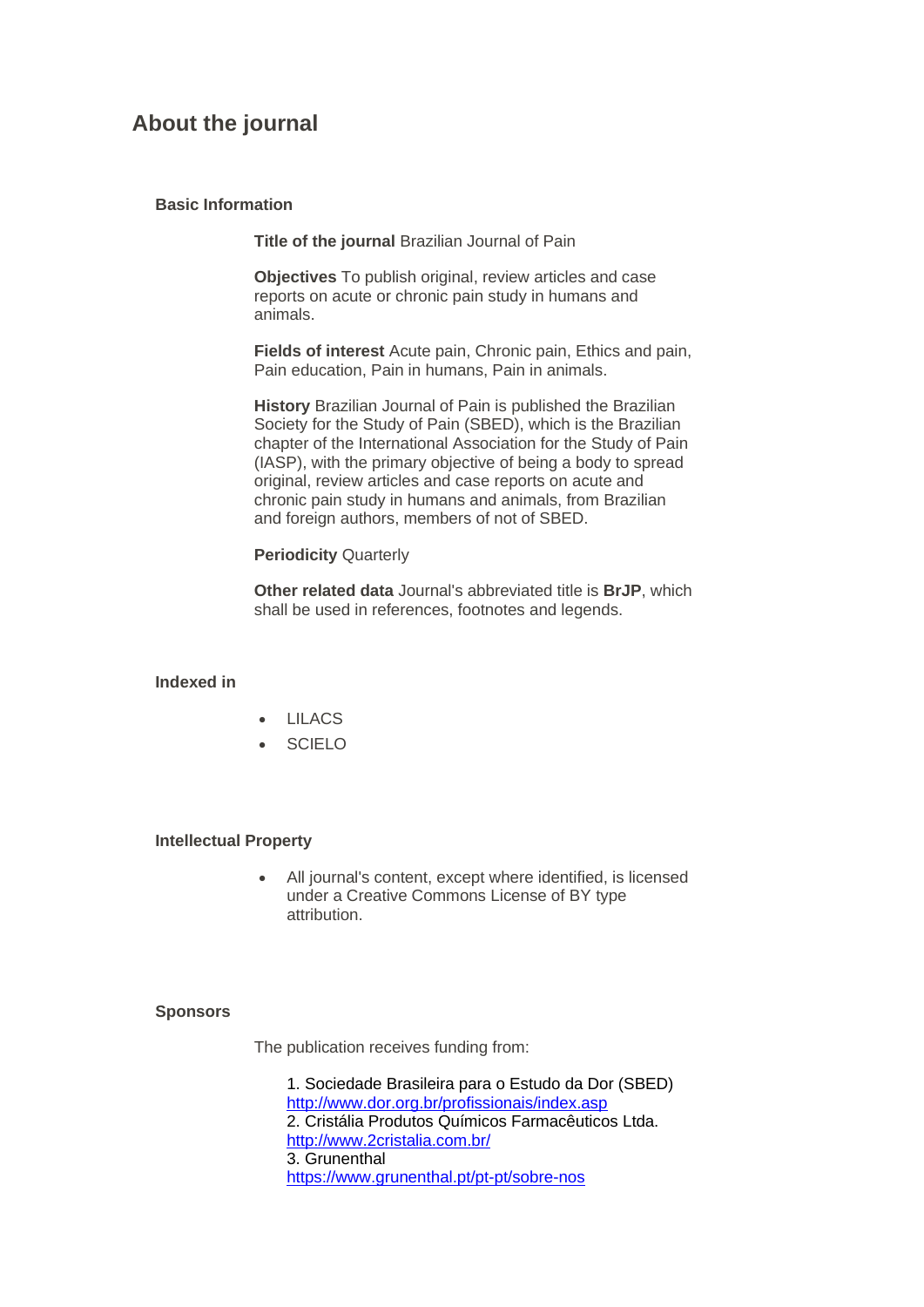4. Mantercop Farmasa <https://www.mantecorpfarmasa.com.br/>

# **Editorial Board**

# **Editor-in-Chief**

- **Josimari Melo DeSantana**
- Federal University of Sergipe, Aracaju, SE, Brazil. e[ditor.brjp2223@dor.org](mailto:editor.brjp2223@dor.org)

# **Associated Editors**

## **Anamaria Siriani de Oliveira**

Universidade de São Paulo, Ribeirão Preto, Paulo, SP, Brasil [siriani@fmrp.usp.br](mailto:siriani@fmrp.usp.br) https://orcid.org/0000-0001-5854-0016 http://lattes.cnpq.br/0518357370991372

# **Anita Perpetua Carvalho Rocha de Castro**

Universidade Federal da Bahia, Salvador, BA, Brasil. anitaperpetuacrc@yahoo.com.br https://orcid.org/0000-0002-2957-6770 http://lattes.cnpq.br/2863282043928410

#### **Caren Serra Bavaresco**

Universidade Federal do Rio Grande do Sul, Porto Alegre, RS, Brasil. [c\\_bavaresco@yahoo.com.br](mailto:c_bavaresco@yahoo.com.br) <https://orcid.org/0000-0002-0730-3632> <http://lattes.cnpq.br/2237714828297776>

# **Célia Maria de Oliveira**

Universidade Federal de Minas Gerais, Belo Horizonte, MG, Brasil. [cmariol@terra.com.br](mailto:cmariol@terra.com.br) https://orcid.org/0000-0002-1937-7364 http://lattes.cnpq.br/9391711154551929

## **Durval Campos Kraychete**

Universidade Federal da Bahia, Salvador, BA, Brasil. [dkt@terra.com.br](mailto:dkt@terra.com.br) https://orcid.org/0000-0001-6561-6584 http://lattes.cnpq.br/6008595426904260

#### **Eduardo Grossmann**

Universidade Federal do Rio Grande do Sul, Porto Alegre, RS, Brasil. [edugdor@gmail.com](mailto:edugdor@gmail.com) https://orcid.org/0000-0002-1238-1707 http://lattes.cnpq.br/4470378345964718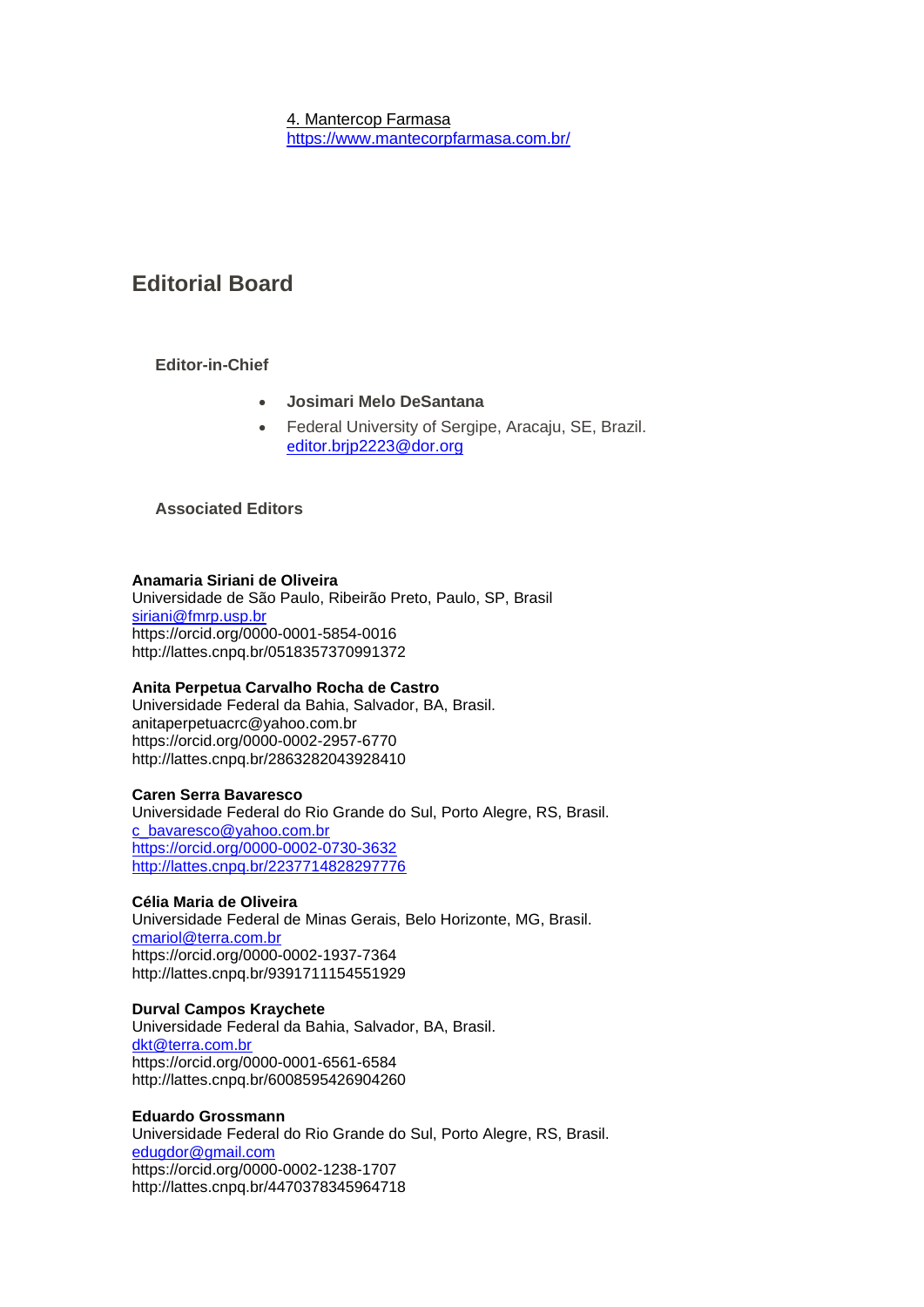### **Érica Brandão de Moraes**

Escola de Enfermagem da Universidade Federal Fluminense, Rio de Janeiro, RJ, Brasil. [enfermeira\\_erica@yahoo.com.br](mailto:enfermeira_erica@yahoo.com.br) https://orcid.org/0000-0003-3052-158X http://lattes.cnpq.br/2265220151524135

#### **Henrique Ballassini Abdalla**

Faculdade Leopoldo Mandic, Campinas, SP, Brasil. henrique.abdalla@slmandic.edu.br https://orcid.org/0000-0002-7517-2830 <http://lattes.cnpq.br/1401215034453544>

#### **Irimar de Paula Posso**

Universidade de São Paulo, São Paulo, SP, Brasil. [irimarpposso@gmail.com](mailto:irimarpposso@gmail.com) https://orcid.org/0000-0003-0337-2531 http://lattes.cnpq.br/5789900900585872

#### **Isabela Freire Azevedo-Santos**

Universidade Federal de Sergipe, Aracajú, SE, Brasil. [ebelaafs@hotmail.com](mailto:ebelaafs@hotmail.com) https://orcid.org/0000-0001-8836-8640 http://lattes.cnpq.br/3685635024799188

#### **João Batista Santos Garcia**

Universidade Federal do Maranhão, São Luiz, MA, Brasil. [jbgarcia@uol.com.br](mailto:jbgarcia@uol.com.br) https://orcid.org/0000-0002-3597-6471 http://lattes.cnpq.br/0424234103760462

## **Josenilia Maria Alves Gomes**

Hospital Universitário Walter Cantidio, Fortaleza, CE, Brasil. [gomes.josenilia@gmail.com](mailto:gomes.josenilia@gmail.com) https://orcid.org/0000-0003-1031-9472 http://lattes.cnpq.br/78133384727225202

## **Josie Resende Torres da Silva**

Universidade Federal de Alfenas, Alfenas, MG, Brasil. [josie.resende@unifal-mg.edu.br](mailto:josie.resende@unifal-mg.edu.br) https://orcid.org/0000-0002-6679-2675 http://lattes.cnpq.br/2678112119789338

#### **Juliana Barcellos de Souza**

Universidade Federal de Santa Catarina, Florianópolis, SC, Brasil. [juliana@educaador.com](mailto:juliana@educaador.com) https://orcid.org/0000-0003-4657-052X http://lattes.cnpq.br/0009123389533752

#### **Lia Rachel Chaves do Amaral Pelloso**

Universidade Federal do Mato Grosso, Cuiabá, MT, Brasil. [liacpelloso@gmail.com](mailto:liacpelloso@gmail.com) https://orcid.org/0000-0001-9594-9371 http://lattes.cnpq.br/1267225376308387

#### **Lucas Vasconcelos Lima**

McGill University, Canada. [lucas.vasconceloslima@mail.mcgill.ca](mailto:lucas.vasconceloslima@mail.mcgill.ca) https://orcid.org/0000-0001-9662-6865 http://lattes.cnpq.br/4856120017158903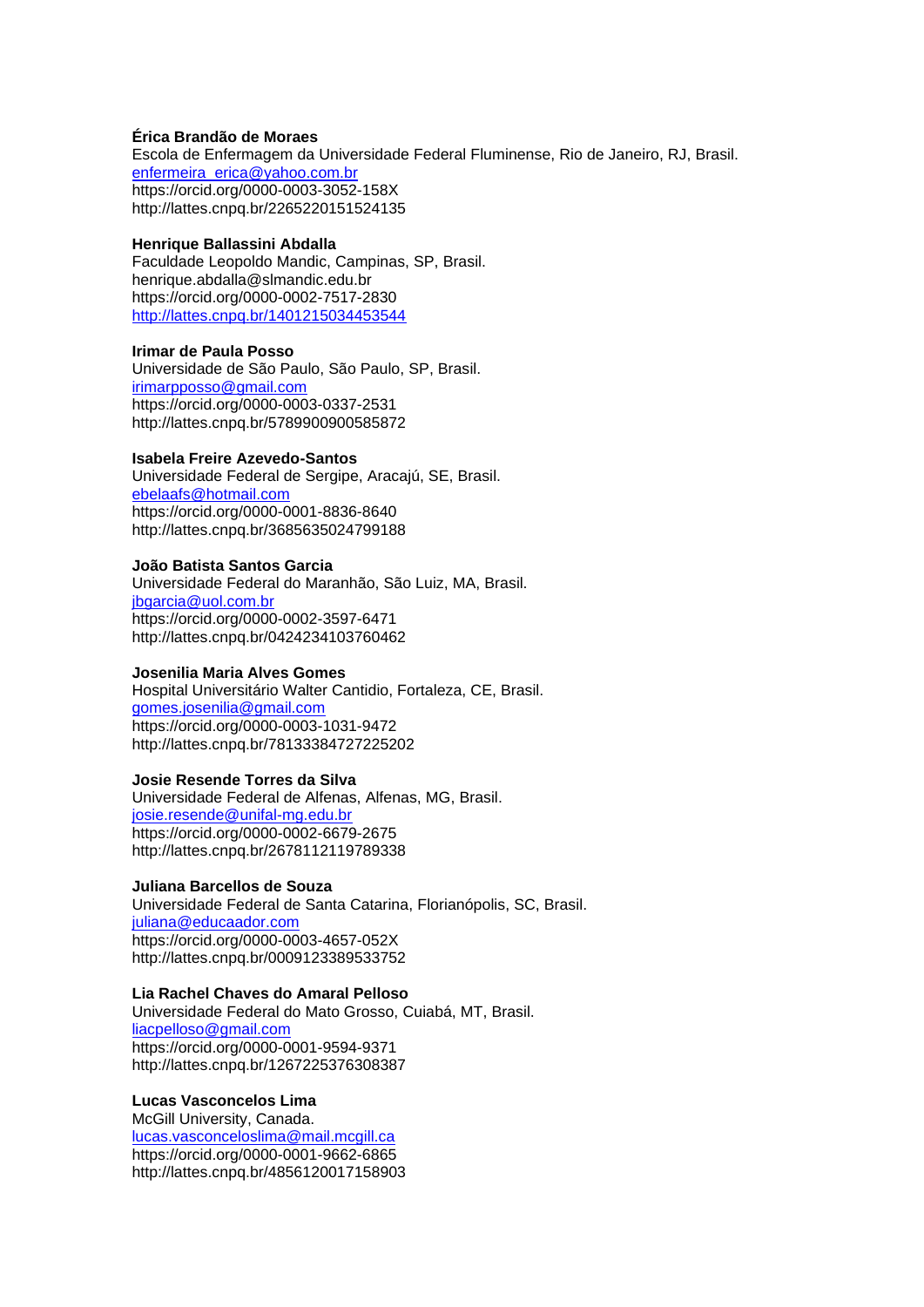### **Luci Mara França Correia**

Programa de Pós-Graduação da Faculdade Einstein, Curitiba, PR, Brasil [draluci.odonto@gmail.com](mailto:draluci.odonto@gmail.com) https://orcid.org/0000-0002-4977-255X http://lattes.cnpq.br/8878925882317970

#### **Marcelo Lourenço da Silva**

Universidade Federal de Alfenas, Alfenas, MG, Brasil. [lourencoms@uol.com.br](mailto:lourencoms@uol.com.br) https://orcid.org/0000-0003-2319-9692 http://lattes.cnpq.br/3885164141313284

#### **Maria Belén Salazar Posso**

Fundação Universidade Cristã, Pindamonhangaba, SP, Brasil. [mbelen@terra.com.br](mailto:mbelen@terra.com.br) https://orcid.org/0000-0003-3221-6124 http://lattes.cnpq.br/4644641106395490

### **Mariana Arias Avila**

Universidade Federal de São Carlos, São Carlos, SP, Brasil. [m.avila@ufscar.br](mailto:m.avila@ufscar.br) https://orcid.org/0000-0002-5081-5326 http://lattes.cnpq.br/5905617922199364

#### **Mirlane Guimarães de Melo Cardoso**

Universidade Federal do Amazonas, Manaus, AM, Brasil [mirlane.cardoso@uol.com.br](mailto:mirlane.cardoso@uol.com.br) https://orcid.org/0000-0001-9739-8235 http://lattes.cnpq.br/1663863759459785

## **Rafael Krasic Alaiti**

Universidade de São Paulo, São Paulo, SP, Brasil. [rafael.alaiti@gmail.com](mailto:rafael.alaiti@gmail.com) https://orcid.org/0000-0003-1830-7011 <http://lattes.cnpq.br/2213351462207411>

## **Telma Regina Mariotto Zakka**

Universidade de São Paulo, São Paulo, SP, Brasil. [trmzakka@gmail.com](mailto:trmzakka@gmail.com) https://orcid.org/0000-0002-3222-2244 http://lattes.cnpq.br/7210747586447129

#### **Thais Cristina Chaves**

Universidade Federal de São Carlos, São Paulo, SP, Brasil. [chavestc@fmrp.usp.br](mailto:chavestc@fmrp.usp.br) https://orcid.org/0000-0002-6222-4961 http://lattes.cnpq.br/6332531515878207

#### **Thiago Medina Brazoloto**

Universidade Cidade de São Paulo, São Paulo, SP, Brasil. [thibrazoloto@yahoo.com.br](mailto:thibrazoloto@yahoo.com.br) https://orcid.org/0000-0003-4297-3241 http://lattes.cnpq.br/7245353593408839

#### **Walter Lisboa Oliveira**

Universidade Federal de Sergipe, Aracajú, SE, Brasil. [walterlisboa@rocketmail.com](mailto:walterlisboa@rocketmail.com) https://orcid.org/0000-0001-5798-6737 http://lattes.cnpq.br/0512185167681269